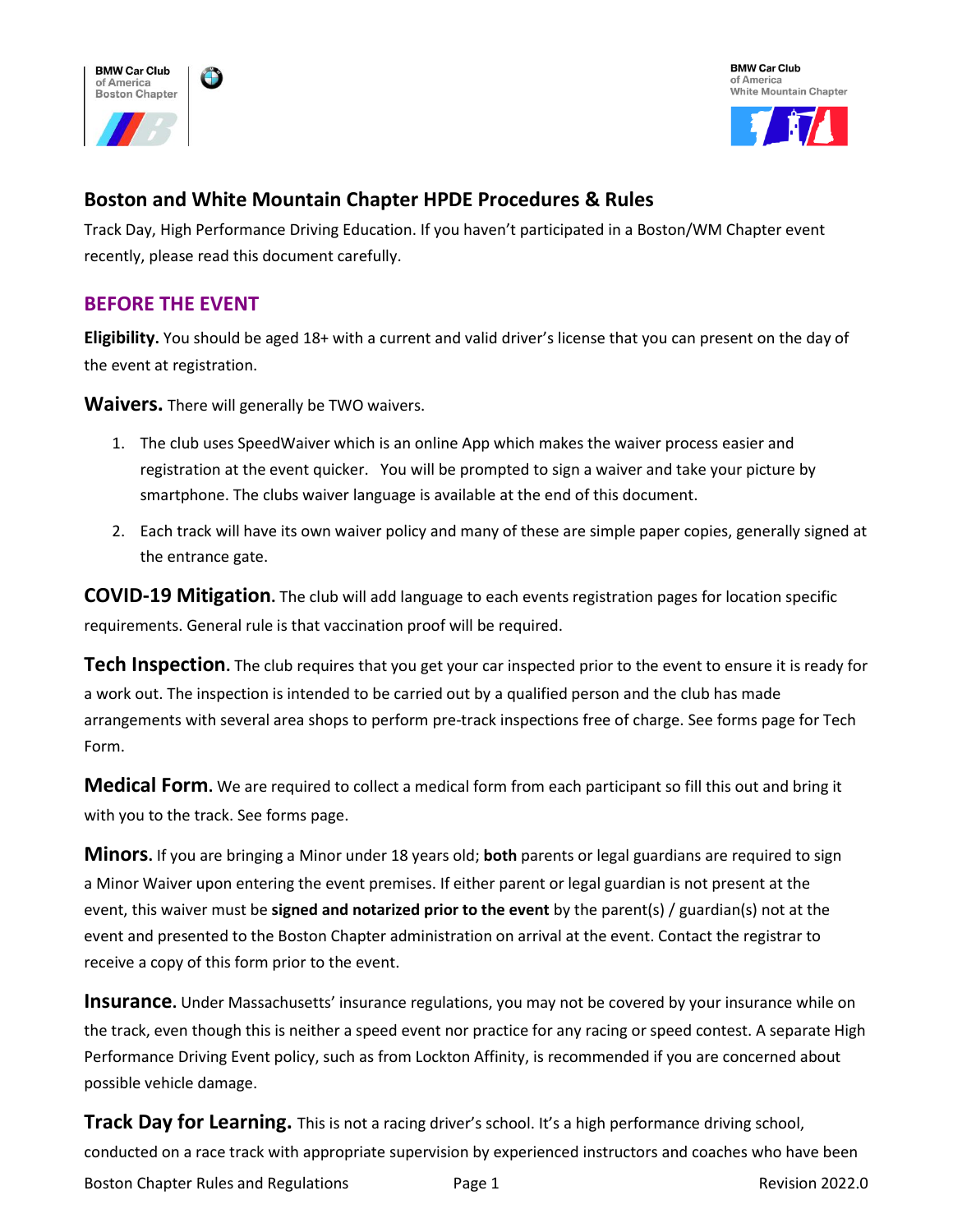approved by the Chief Instructor. If you wish to bring an outside coach to the track to instruct you, the coach must be pre-approved by the Chief Instructor.

The driver's school chair reserves the right to expel any individual from the event at any time and for any reason.

**Drive within your ability.** With the guidance of your instructor, you'll explore your own capabilities and those of your car. This will help prepare you for emergencies. You won't be pushed or encouraged to go any faster than you feel comfortable. If you have any condition or limitation that we can accommodate by advanced planning, please contact us as soon as possible so that we can make your experience safe, fun and educational.

**Novices.** If you have no previous HPDE event experience try to attend an Advanced Driving Skills School first, if schedules permit. ADSS events are held in a parking lot (usually at NHMS) and provide low-speed training to help you better understand your vehicle before coming to the track. See the ADSS overview and the calendar.

**Helmet.** A Snell or SFI 31.1 2015 or newer rated helmet is required. It's your responsibility to make arrangements to have an approved helmet at the event. Your helmet is part of your at-track Tech Inspection. Beware of DOT approved helmets without a Snell rating; they aren't accepted. Unfortunately we will need to hold any unapproved helmets until the end of the event. You will need to see the tech inspector at the end of the event to retrieve it.



**Clothing.** The event will run rain or shine; come prepared to participate in the pouring rain. You must wear lace up shoes with socks (no open toed footwear), long pants, and a long-sleeved shirt. No nylon clothing is allowed. This also applies to anyone in the pit area. In hot weather, the short-sleeved shirts may be allowed as announced at the driver's meeting.

**Automated Collision Avoidance Features** Before you register, please note cars with automatic braking and/ or lane drift correction systems will not be permitted to participate unless the systems can be fully turned off for the track sessions; proof that the systems can be turned off must be provided (i.e., information in Owner's Manual, etc.)

#### **Convertibles and Removable Roof Section Vehicles**.

**Convertibles:** have a retractable top, whether soft-top or folding hard-top. Convertibles additionally require:

- An approved roll bar or roll cage where both driver and instructor sitting up right with helmets are below the top of the roll bar,
- 5- or more point harnesses for both driver and instructor, with belts properly routed, and
- Arm restraints.

**Removable Roof Section Vehicles:** have a fixed body structure above the passenger compartment, such as targa top and T-top. Removable Roof Section Vehicles are allowed provided that both driver and instructor sitting up right with helmets are below the top of the roll bar or roof line, and that the panels are securely in place.

Cars equipped only with factory pop-up posts or similarly activated rollover protection are not allowed.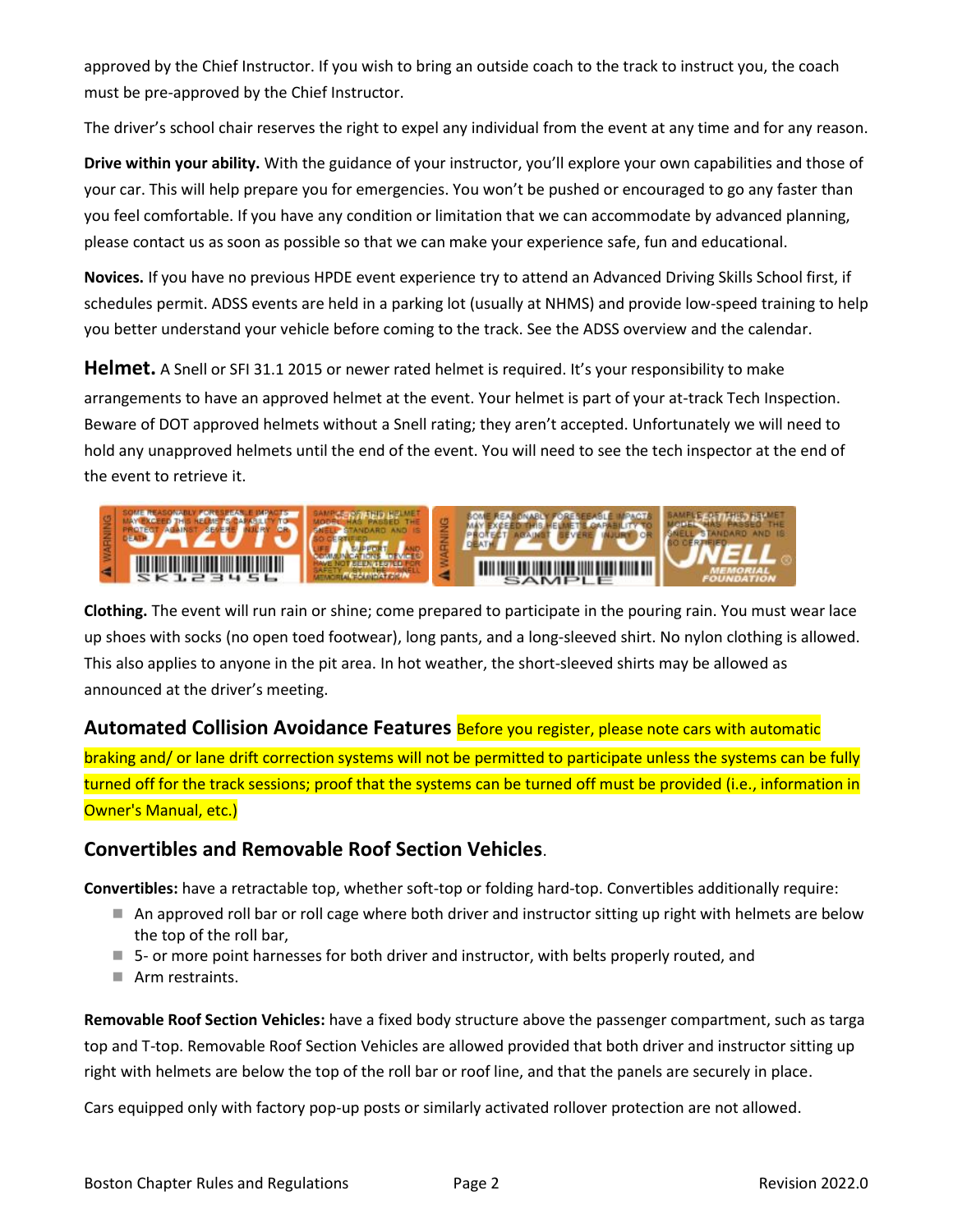Contact the registrar **before the event** to discuss your vehicle or equipment configuration. If the vehicle does not pass the on-site Tech Inspection with regard to these rules, you will not be allowed to participate and no refund will be given. If you have an approved convertible and no available instructor is willing to accompany you on the track, your entry fee will be refunded.

# **High Center-of-Gravity vehicles**. Most SUVs, SAVs,

crossovers, pickup trucks, vans and other high center-of-gravity vehicles are not allowed, except for certain performance-oriented vehicles such as the BMW X3 and X5, and only for at a drivers firstever track event. Contact the registrar for approval before registering.



## **Race cars, PASSENGER SEATS.** Race cars are welcome,

provided they have **TWO** seats (with equivalent restraint) and closed wheels (no formula cars).

**SOUND LIMITS**: Sound Limits vary by track so please verify in the specific event documentation what the sound limit is and ensure your car will make sound. Track management may exclude an offending car for which there will be no refund. **(Lime Rock is 87db, CMI, Tremblant and PALMER are 92DB)**

**Drones and 'copters.** Drones and remote-controlled aircraft aren't allowed at any time. Leave them home.

#### SUPPORT OUR SPONSORS







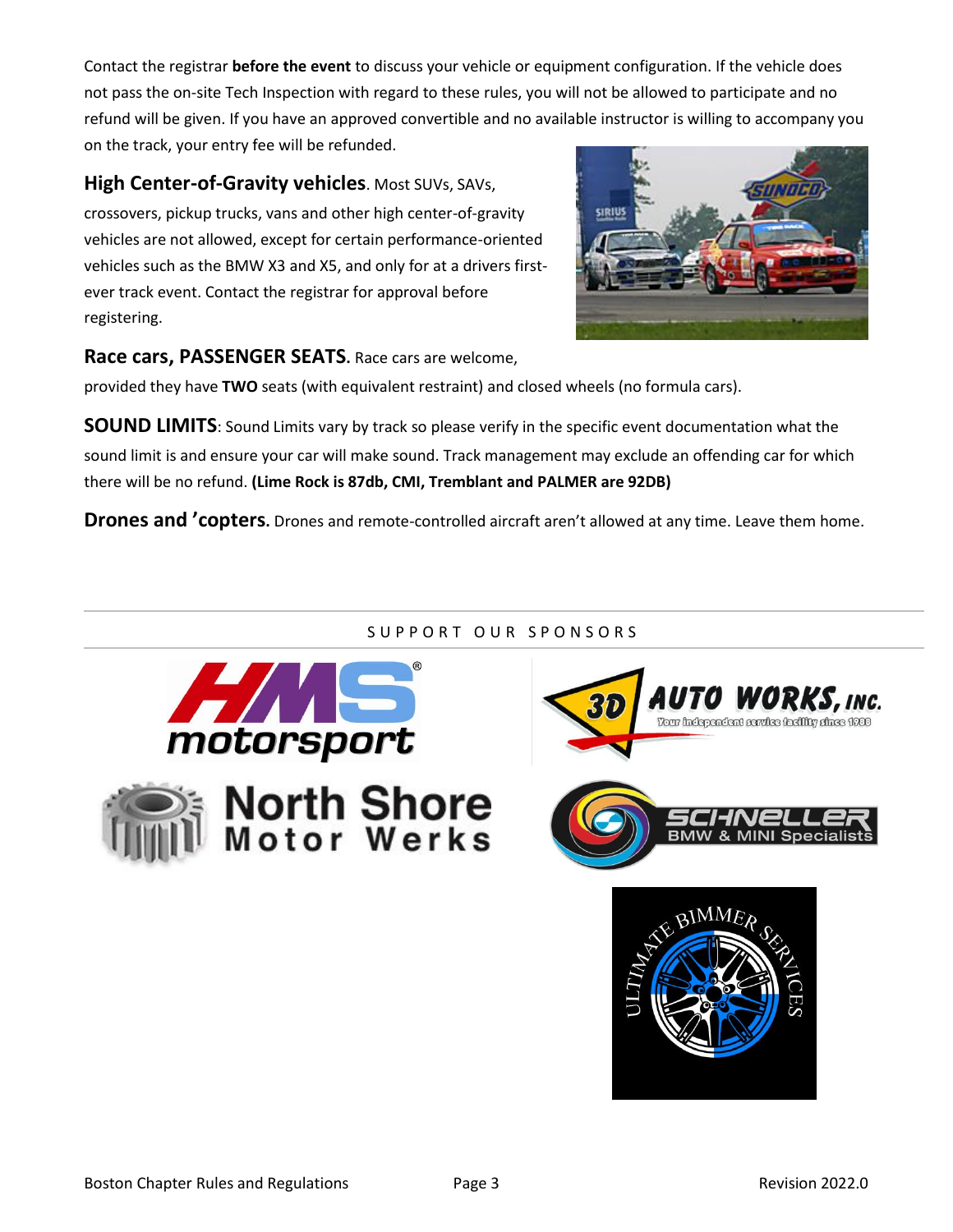# **DAY OF THE EVENT**

#### **Starting your Track Day.**

Please do arrive in time for registration and tech inspection and the driver's meeting – all of which happens before the track goes hot. Once the track goes hot our tech folks will likely be on track and late arrivals will have to wait and may lose track time without refund.

## **On Site Registration**

**BRING YOUR DRIVER'S LICENSE, TECH AND MED FORMS WITH YOU TO REGISTRATION.** 

**Waiver:**

**SPEED-Waiver** - **You will then only need to show your smart phone receipt and driver's license to get your registration package from the chapter registrar.** (You still need to sign in with the track as noted below).

**Track only Paper Waiver** – The track is using "self-service check-in and requires each participant (and necessary guest, if you must) sign a waiver and collect a wrist band.

**Guests and children.** If you have guests or children in tow, it's your responsibility to help them complete both waivers with children requiring a paper waiver from both the club and the track. Everyone on the property **must** be wearing an appropriate wristband. Sign the waiver and obtain the wrist band at registration or by contacting an organizer. No one under 18 is allowed on pit lane or the track.

Children are solely your responsibility and must be supervised. The paddock is an inherently dangerous place. Foot scooters, bicycles, in-line skates and the like should be used with great caution or not at all. Children may not drive motorized pit vehicles.

Pets. Pets are allowed so long as they are restrained on a leash or in a kennel and you clean up after them  $\odot$ .

# **Registration Packets**:

**What you get at registration.**

**Car Numbers and Group Wristband:** Apply the car numbers as described below and put on your wristband.

**Schedule:** The schedule is usually emailed to you as a PDF for viewing on your smart phone. We suggest that you add your on-track and classroom times to your calendar with an alarm set. We will have the schedule posted at Control and may use the PA for reminders. Be advised that the PA does not cover the entire property.

**Name Tags:** We will provide a name tag (Hi my name is ) and a lanyard unless you already have one in your track box.

**Garages. (Availability varies by track)** The organizers will typically occupy the garage bays closest to the track entrance if available. Garage bays are usually reserved; don't park in a garage unless authorized. At some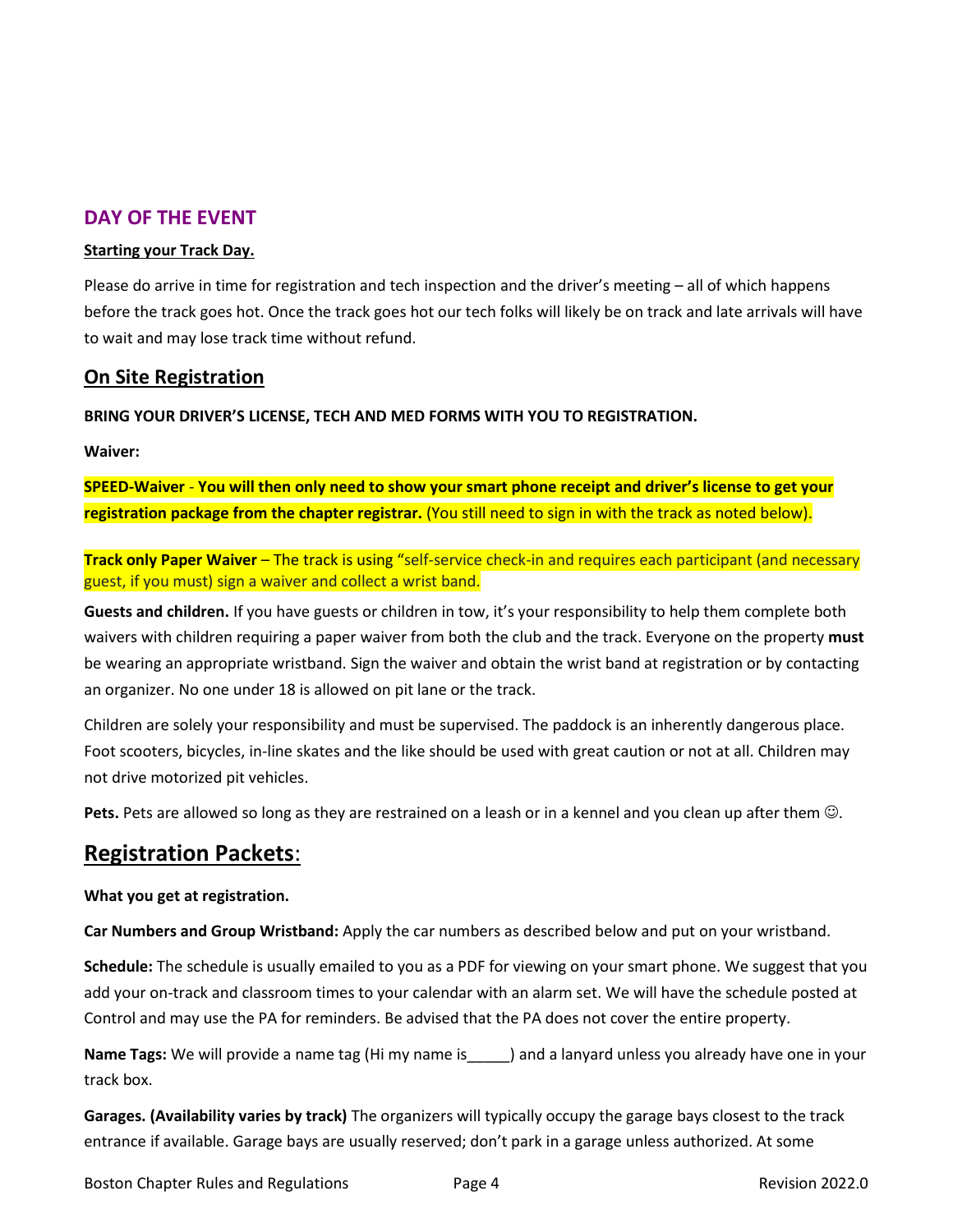events, garage rentals are available. No fueling or fuel storage in the garage. In incliment weather, ask to store your belongings in someone's garage bay.

**Car preparation and Numbers.** Select a parking spot for the duration of the event. Empty your vehicle of all loose items (glove box contents, map pocket contents, floor mats, trunk mat, jack and lug wrench). Affix your car numbers to the outsides of both rear side windows. If a third set of numbers is provided, install them on the rear window. Clean the glass surface first, work out all the bubbles, and press to seal around the edges, otherwise the numbers will blow off. Fill up your tires by over-inflating and then bleeding down to save time at the air chuck (if available). Remove wheel trim rings and cosmetic center caps. Torque lug bolts to specification. Check for oil and coolant leaks. Recheck your wheel torque (after wheels cool), tire pressures, and fluids during the day.

**Video Cameras and Data Acquisition:** Video cameras, data acquisition units and other non-factory objects mounted inside or outside the vehicle must also be anchored with a safety tether. Helmet mounts are not permitted. Lap times are used as a teaching tool shared with instructors and coaches but may not be posted.

# **Tech Inspection:**

The on-site tech inspection location will be announced by the registrar either via email or at registration. You'll need to take your tech form, car and helmet to the tech inspection line.

Slide your Pre-Event Safety Inspection Report under your windshield wiper (or on the dash if it's raining), and drive your vehicle with your helmet to the Tech Line on Pit Road or designated area. Leave the keys in your vehicle while it is in line. If your car isn't presented promptly, you'll likely miss your first run session. If you forget your form you will be asked to move out of line and wait until the team has tech'd the rest of the cars. If you have failed to have your car inspected prior to the event, you will be required to place it on jack stands and have a qualified individual inspect it, resulting in significant lost of track time.

**Drivers meeting.** At the scheduled time, (usually before 8:30am) report to the driver's meetings, usually held near the front of the garage or where the organizers are parked. Listen to the event's procedures and announcements and ask any questions that you may have. Refrain from side conversations so that all can hear.

**Run Groups.** Each run group will typically have about four 20-25 minute sessions or more. A flag station will wave the checkered flag to end each run session. Drive your cool-down lap slowly enough to avoid using the brakes. You and your instructor should use this lap to discuss your driving during the session. A slow cool-down lap will also cool your engine and your head. Don't use the hand/parking brake after parking in the paddock.

Students are **not** permitted to drive on the track in any run group not assigned to them or with passengers, other than an approved instructor. Infractions of this rule may cause you to be ejected from this and future events at the discretion of the organizers.

**Run Group assignments**. Your run group is the first digit of your car number. The registrar places drivers in run groups based upon their experience, the event's attendance, and the constraints of any co-driven cars. For multi-day events, run groups may differ on each day. Usually there are three or four student run groups, an instructor run group and possibly a club racer run group (if the event contains a separate club race).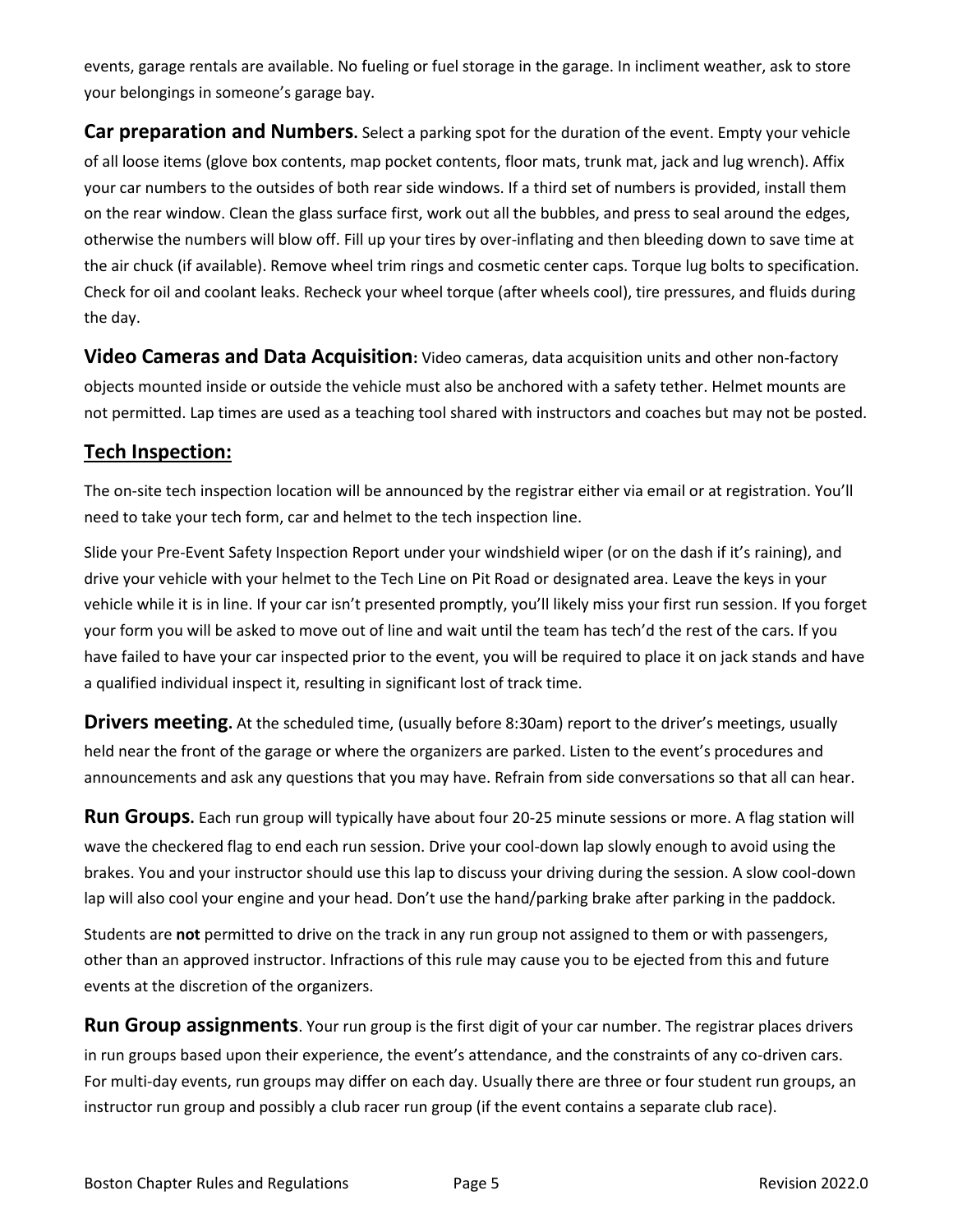**Solo sign-off.** The club uses solo driving as a skill development tool to reinforce technique and situational awareness. The assigned Coach/instructor will assess your ability and readiness to drive solo with a defined sign off process. The solo'd driver uses the individual time to practice specific skills with the expectation that the instructor/coach evaluates the driver later in the day to fine tune the development plan.



**Classroom.** Classroom attendance is mandatory for all students.

# **WHAT is ISG? Independent Study Group.** For advanced

students who want to extend their skills in a safe, fast-paced coaching environment, the Boston chapter of BMWCCA offers its *Independent Study Group* (ISG)

To promote continuous advanced skill development for experienced, independent drivers, ISG encourages students to identify the areas in which *they* want to improve, then allows them to create a personalized curriculum for achieving their goals.

At each event, every ISG student is assigned a coach who will work with them to achieve their goals. ISG drivers are often offered additional solo track sessions and the opportunity to drive in the instructors' run group.

**ISG Qualification** - Soloed drivers with substantial experience and the skills to drive a consistent line, at an advanced run-group pace, on a variety of race tracks are eligible for consideration. After passing a thorough checkout drive with an ISG instructor, which emphasizes awareness, safety, consistency, and pace, the ISG candidate is admitted into the group.

**ISG on Track, Classroom and Exercises** - On the racetrack, ISG drivers spend working sessions with their assigned coach to execute their personalized plan. Classroom sessions comprise lively discussions of driving lines, corner approaches, speeds, data analysis, and a wide range of additional topics. Specialized exercises are offered to improve situational awareness, increase comfort levels in close-quarters driving, and practice passing.

**ISG, Serious Car Control** - For advanced car control methods, essential for the final reductions in lap times, ISG students are invited to two Advanced Car Control Clinics (AC3) each year at Lime Rock Park. An AC3 event begins with a discussion of tire dynamics and grip, balance, weight transfer, and an introduction to suspension concepts that alter the understeer/oversteer characteristics of the car. Then, on the handling course and skid pad, drivers learn the methods for inducing controlled oversteer with the throttle and brake, while learning to correct and prevent understeer.

**Safety.** Safety is our top priority. Anyone considered to be driving in an unsafe manner may be ejected from the event. During periods of rain, slow down to establish the level of grip for safe driving. Use prudence and reduced speed on Pit Road. When pitting-in, check your mirrors before braking. The paddock speed limit is 10 MPH.

**Jacking.** Use jack stands whenever part of your body may be under your car. Protect pavement with jack stand pads. Follow any track-specific jacking regulations. No stakes in the pavement.

**Instructors.** You will meet your assigned instructor in the staging area. In the morning, we recommend meeting your assigned instructor to discuss your goals for the event.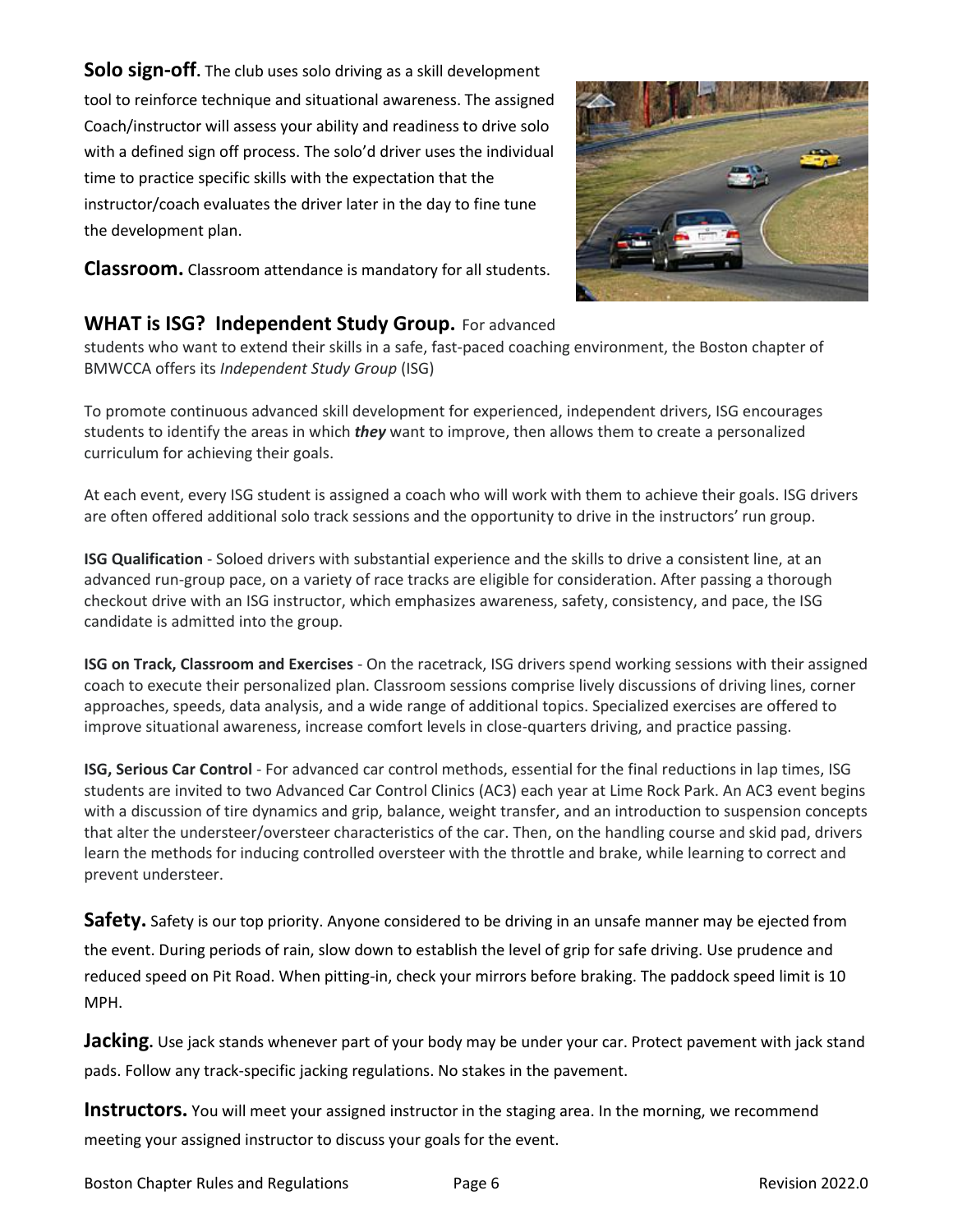# **ON TRACK**

**Windows and sunroofs**. The driver's side window must be completely down while on the track. If there is an instructor in the car, then the passenger's side window must also be open, otherwise it may be either completely opened or closed, but not partially open. Sunroofs must be completely closed.

**Flags.** Flag stations are located at specific corners and elsewhere around the track. At these stations, corner workers watch the cars and monitor the track's condition. When problems arise, the workers display or wave signal flags to warn the drivers of danger ahead before they encounter it. The flag and how it's displayed communicate specific situations and command specific responses from the driver.

In order to make this event safe for you and other drivers, you must know where the flag stations are, watch for the signal flags, and know what the flags mean. The flags will be also be demonstrated at the Driver's Meeting or first novice classroom session. See the New Performance Driver's Guide for the meaning of each flag. Events typically use the standard yellow, red, black, checkered, red/yellow debris and blue/yellow passing flags. A white flag means slow-moving vehicle on track, not last lap.

**Passing.** Watch your mirrors. All passing is accomplished with a point-by, given at the beginning of the passing zone. Give each passing car a separate and distinct point-by executed with purpose and style. Moderate your speed with a slight lift off the throttle (no brake) to facilitate the pass. Allow faster cars to pass even if they have lower horsepower. Wave-off any point-by that you aren't comfortable taking; a point-by is an invitation, not a command. Advanced groups are expected to use all the passing zone, down to but not including the apex.

**Spins and offs.** If you spin or put two wheels off you will be black flagged to come in and talk to control in the pit lane. Do not wait for the black flag; enter the pits as soon as possible for a safety check and discussion. If you spin twice or put four wheels off twice in the course of a day then the club may end your day early. All drivers are expected to drive within their own capabilities.

**Pit in/out.** When entering the track, stay inside a yellow blend line. Use a closed-fist pit signal to indicate your intention to pit in. Unless the checkered flag is out, don't over-slow before pitting.

# **GOING HOME**

**Clean up**. Before you leave, clean your paddock area, including sweeping up any fluid absorbent used. Bring used or broken parts home; don't leave them in the trash. Some tracks have a fluid disposal shack. If it isn't open when you need it, bring your used fluids home.

**Badge holders**. Return your badge holder but the lanyard is yours to keep for future events.

**Evaluations**. After the last day of the event, you will receive an e-mail with instructions to complete your evaluation online at **[www.drivingevals.com](http://www.drivingevals.com/)**.



INTENTIONALLY BLANK – SEE BELOW/NEXT PAGE